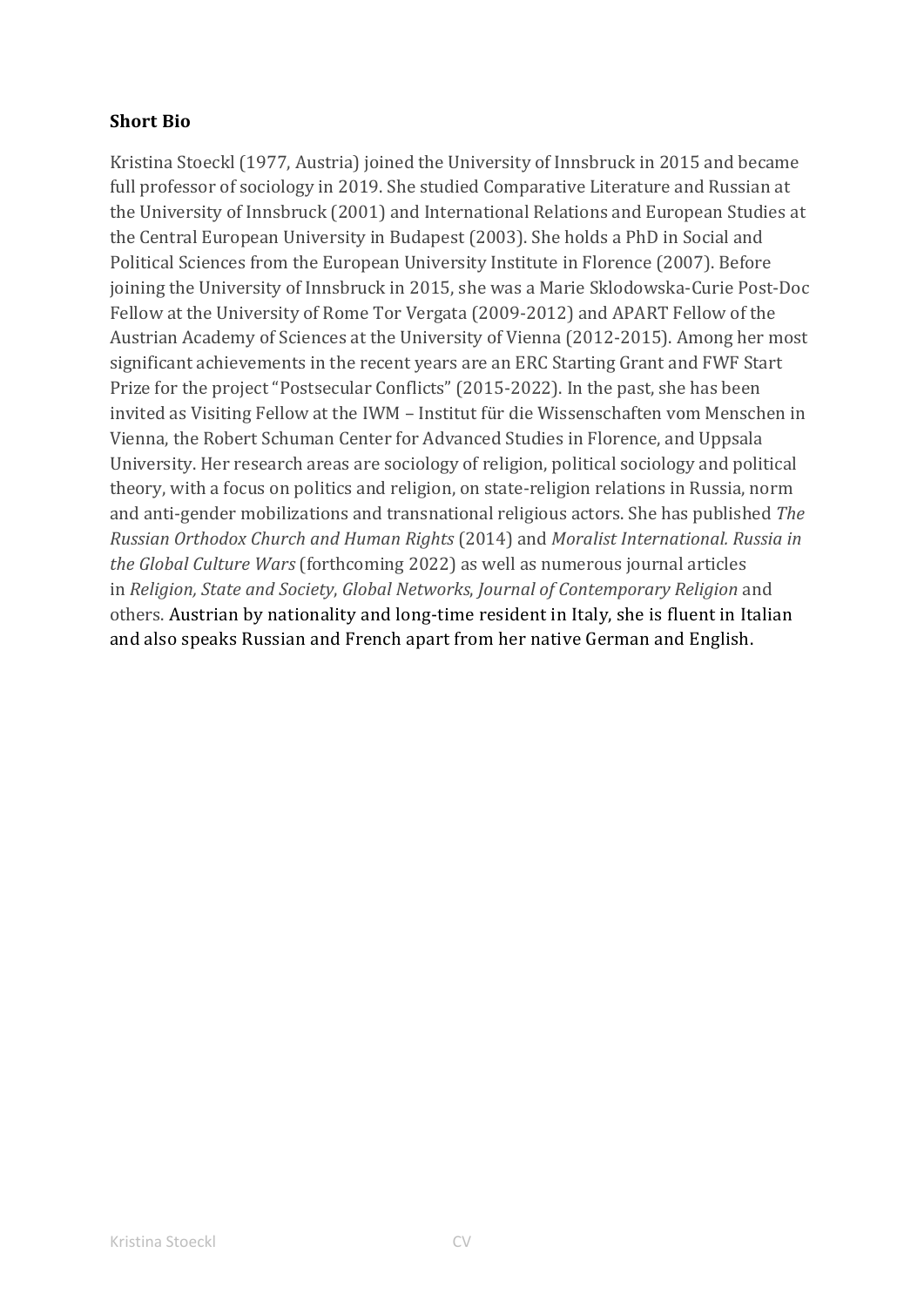#### **European Academy of Religion**

#### **Renewal of the EuARe Executive Committee 2022 – Expression of Interest**

By Univ.-Prof. Dr. **KRISTINA STOECKL** (University of Innsbruck)

#### **Statement of interest**

Dear members of the general assembly of the European Academy of Religion and distinguished members of the current executive committee,

I herewith submit my candidacy for the Executive Committee of the European Academy of Religion (2022-2026). I have been a member of EuARe from the very beginning and have actively participated in each of the Academy's annual conferences. In 2020, I was invited to hold one of the keynote lectures, due to COVID-19 pandemic in an online fashion.

My research addresses the global dimension of conflicts over morality policies ("culture wars"). Disagreement and even conflicts over different moral outlooks are normal in democratic, pluralistic societies, but they also pose great challenges. Academic research helps to address such conflicts with civility and constructively by providing definitions, concepts and historical and epistemic contextualization.

As sociologist of religion with a specialization on Orthodox Christianity and religion-state relations in post-soviet Russia, I have always appreciated the fact that EuARe, more than comparable scientific associations, has managed to create an active participation of scholars from basically all Orthodox traditions. As a member of the Executive Committee, I would actively work for keeping open doors for collaboration with Orthodox scholars, theologians and activists. With the unlawful military aggression of Russia against Ukraine, the world of Orthodox theology and ecumenical relations stands in front of unprecedented challenges. I would see it as my task to strengthen, inside EuARe, collaborations with Orthodox and Greek-Catholic scholars from Ukraine. EuARe should also continue to be a platform for theologians and scholars from Russia and Belarus, many of them facing limitations to academic freedom and freedom of expression.

As member of the executive committee, I would also see it as my task to represent the EuARe in exchange with sociologists of religion and religious studies scholars at other European universities.

The multidisciplinary, multireligious, and multilinguistic reality of the European Academy of Religion is a resource for addressing burning problems of our contemporary society. I would be happy to invest energy and time in the coming years into the flourishing of this important academic undertaking.

Kristina Stoeckl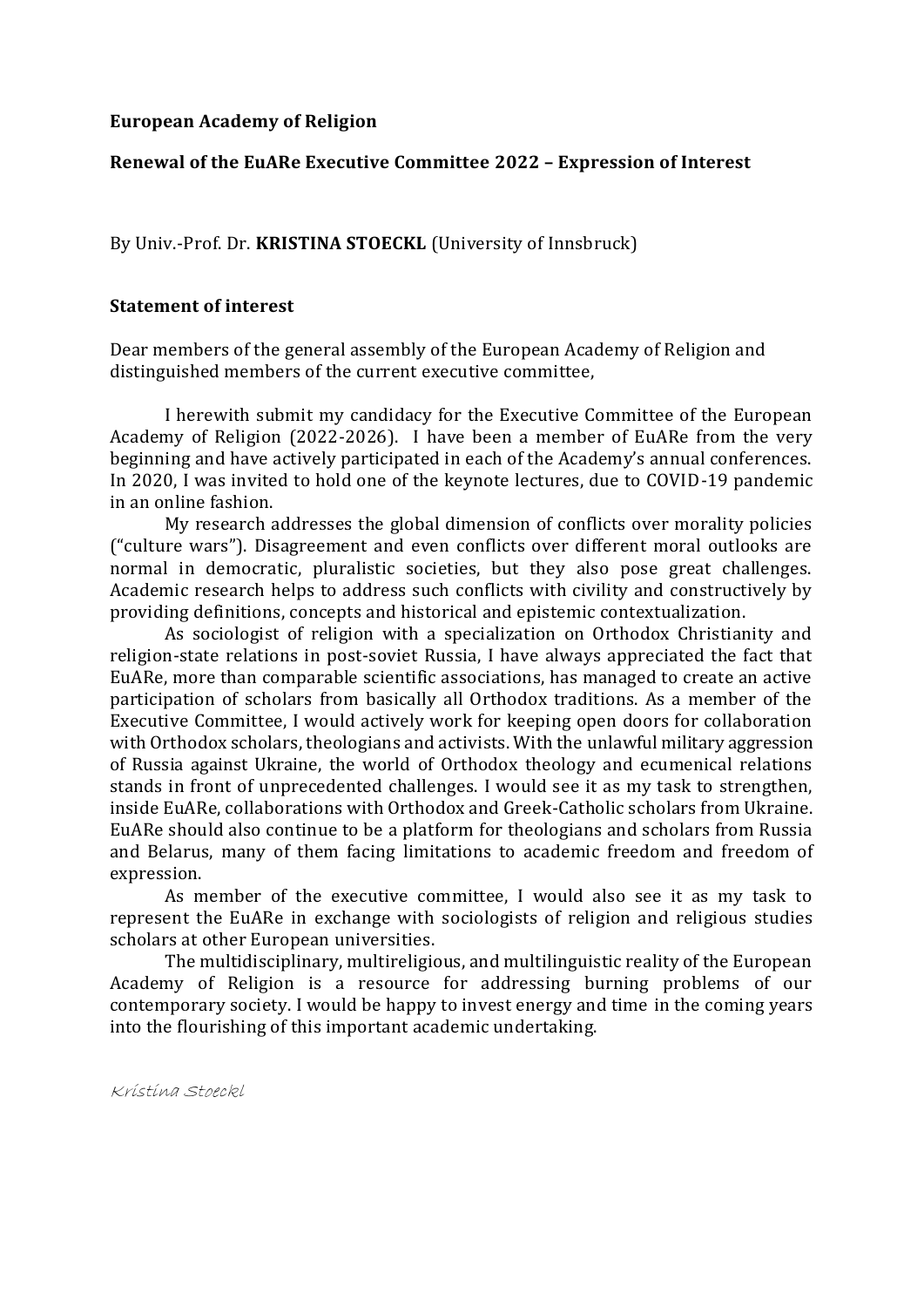## **Curriculum Vitae**

## **KRISTINA STOECKL**

| <b>CURRENT POSITION</b> | full professor & head of department                           |  |
|-------------------------|---------------------------------------------------------------|--|
| <b>INSTITUTION</b>      | University of Innsbruck, Department of Sociology,             |  |
|                         | Universitätsstraße 15, A-6020 Innsbruck, tel. +43 660 7223996 |  |
| HOME                    | Via Laura 58, 50121 Florence (FI), tel. +39 348 5200268       |  |
| E-MAIL                  | kristina.stoeckl@uibk.ac.at                                   |  |
| <b>TWITTER</b>          | @StoecklKristina (postsecular_conflicts)                      |  |
|                         |                                                               |  |
| PERSONAL                | born 1977, married, one child (born 2011)                     |  |
| <b>NATIONALITY</b>      | Austrian                                                      |  |
| LANGUAGES               | German, English, Italian, Russian, French                     |  |
| HOMEPAGE                | www.kristinastoeckl.eu;                                       |  |
|                         | https://www.uibk.ac.at/projects/postsecular-conflicts/        |  |
| ORCID                   | 0000-0001-5043-2977                                           |  |
|                         |                                                               |  |

#### **RESEARCH STATEMENT**

My research is set at the intersection of (international) political sociology, political and social theory, and sociology of religion with a special expertise on Russia and Russian Orthodoxy. The focus of my publications lies on religion-state relations in Russia and Orthodox Christianity, on political liberalism, secularism and religion, on the sociology of human rights, and transnational norm mobilization. The most significant achievement in recent years was winning both an ERC Starting Grant and an FWF Start Prize for my project "Postsecular Conflicts" (2015-2022), which investigated moral conservative norm mobilization and transnational networks of right-wing actors across Russia, Europe and the United States. The resulting monograph, entitled *Moralist International. Russia in the Global Culture Wars* (co-authored with Dmitry Uzlaner), will be published with Fordham University Press in 2022. I am currently working on a monograph entitled "Global Resistances to Sexual-Orientation-Gender-Rights" (co-autored with Phillip Ayoub).

#### **EDUCATION**

| 2007 | PhD in Social and Political Sciences                                   |
|------|------------------------------------------------------------------------|
|      | Social and Political Sciences Dept., European University Institute     |
| 2003 | Master in International Relations and European Studies   International |
|      | Relations and European Studies Dept., Central European University      |
| 2001 | Mag. Phil.   Comparative Literature Dept., University of Innsbruck     |

#### **PROFESSIONAL POSITIONS**

| Since 01.03.2019 | Full Professor & Head of Department, Dept. of Sociology, University  |
|------------------|----------------------------------------------------------------------|
|                  | of Innsbruck                                                         |
| 2015-2019        | Senior Post-Doc / Assistant Professor / Associate Professor,         |
|                  | University of Innsbruck (Habilitation, venia docendi Sociology,      |
|                  | 2017.04)                                                             |
| 2015             | Part-time Visiting Professor, Dept. International Relations, Central |
|                  | European University, Budapest (fall-term)                            |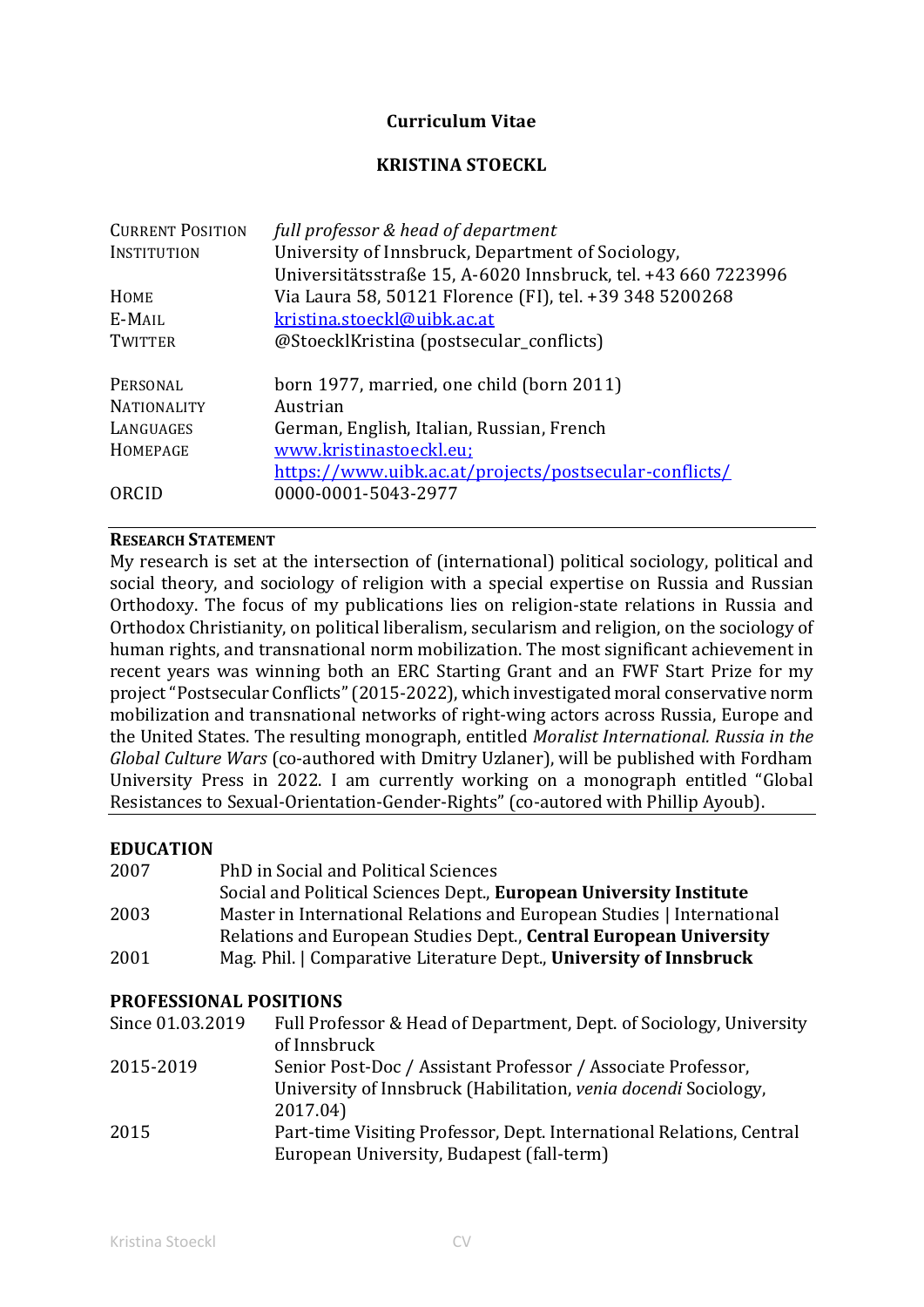| 2012-2015 | APART [Austrian Program for Advanced Research and<br>Technology]-Fellow of Austrian Academy of Sciences at Department<br>of Political Sciences, University of Vienna |
|-----------|----------------------------------------------------------------------------------------------------------------------------------------------------------------------|
| 2012-2015 | Affiliated Research Fellow, IWM, Institute for Human Sciences,<br>Vienna                                                                                             |
| 2009-2012 | MARIE CURIE Intra-European Post-Doctoral Research Fellow,<br>Dept. of Philosophical Research, University of Rome Tor Vergata,<br>Italy                               |
| 2007-2009 | Research Assistant, Research Platform World Order-Religion-<br>Violence, UIBK                                                                                        |

# **FELLOWSHIPS**

| 2017 | Invitation for 3-months-visiting fellowship, Exzellenz cluster Religion & |
|------|---------------------------------------------------------------------------|
|      | Politics, University of Münster (declined)                                |

- 2015.05 Short-term Visiting Fellow, Faculty of Theology & Center for Russian Studies, Uppsala University
- 2012–2013 Visiting Fellow, Robert Schuman Centre for Advanced Studies & EUI, ReligioWest research project

# **DISTINCTIONS**

| 2019 | Kardinal-Innitzer-Förderungspreis                                     |
|------|-----------------------------------------------------------------------|
| 2008 | Award for publication of the doctoral thesis by the Austrian Science  |
|      | Community ÖFG                                                         |
| 2008 | Award for publication of the doctoral thesis by the Dr. Otto-Seibert- |
|      | Foundation                                                            |

## **FUNDING ID**

| year | project name and funding agency                         | Funding amount    |
|------|---------------------------------------------------------|-------------------|
| 2022 | "MORe" ERC Proof-of-Concept Grant                       | submitted         |
| 2015 | "POSEC" ERC Starting Grant nr. 676804                   | euro 1.498.750,00 |
|      | 2016-2021 (Covid-extended to 04.2022),                  |                   |
| 2015 | "Postsecular Conflicts" START-Prize FWF Austrian        | euro 1.138.380,00 |
|      | Science Fund, nr. Y-919, 2015-2021                      |                   |
|      | 2012   "Orthodox Christianity and Politics" APART-Grant | euro 208.100,00   |
|      | nr. 11545                                               |                   |
|      | 2012-2015 OeAW, Austrian Academy of Sciences            |                   |
| 2009 | "European Orthodoxy", Marie Skłodowska Curie            | euro 156.043,41   |
|      | Grant, FP7-MC-IEF nr. 235041                            |                   |

## **MEMBERSHIPS**

Member of the Young Academy, OeAW, Austrian Academy of Sciences since 2016 Member of the Commission for the Study of Islam in Central Asia, OeAW since 2021 Member, Kuratorium Europäisches Forum Alpbach since 2018 Luce Leadership 100, Fordham University, Orthodox Christian Studies Center since 2019

## **COMMISSIONS OF TRUST**

REVIEWER (FUNDING INSTITUTIONS)

European Research Council (Consolidator and Advanced); VIDI Program of the Dutch Organisation for Scientific Research; Polish Science Fund; Russian Science Foundation (RSF); Central European University Institute for Advanced Studies;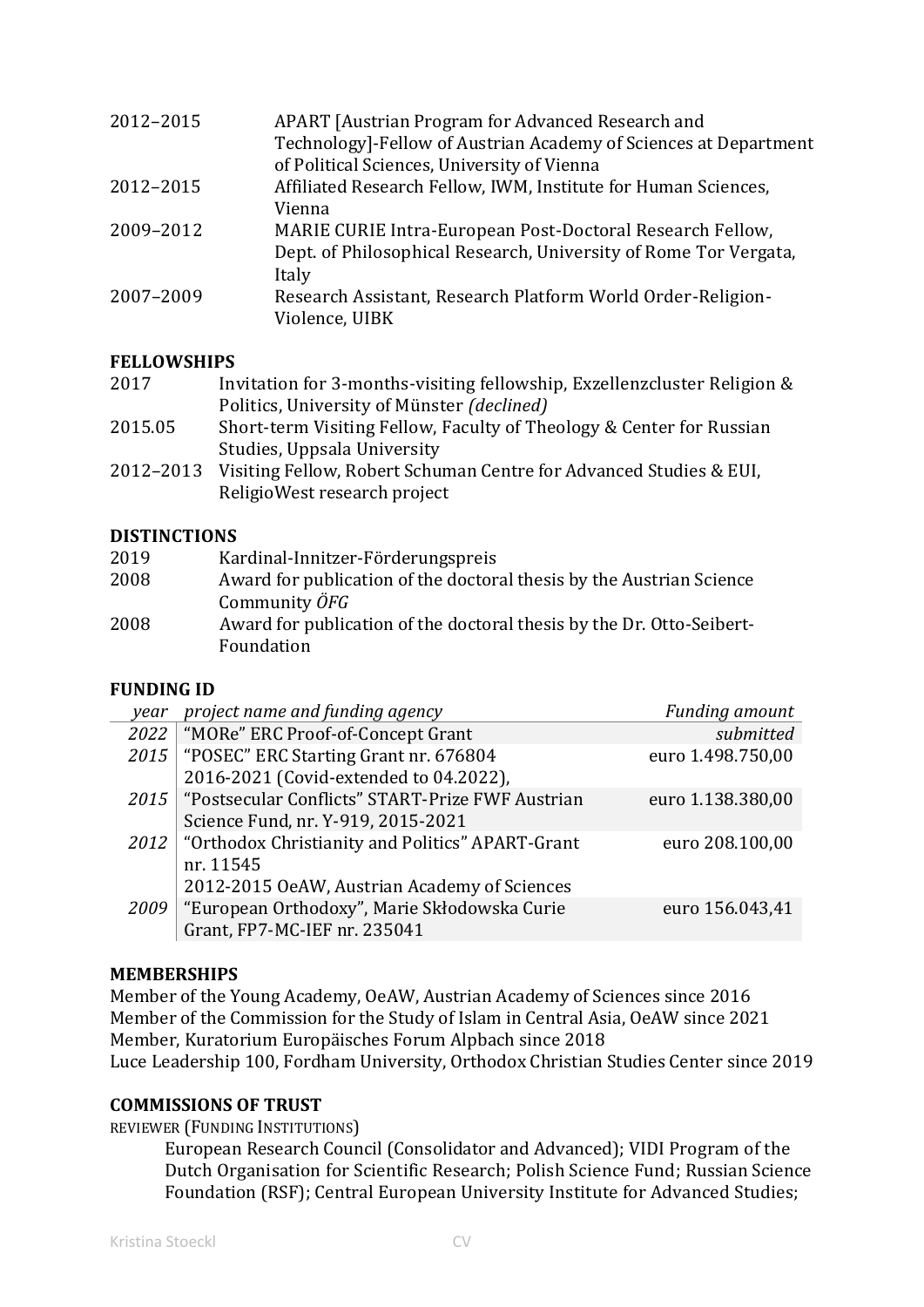Max-Weber-Kolleg Erfurt; American Academy Berlin; Austrian Academy of Sciences Dissertationspreis Migrationsforschung

REVIEWER (JOURNALS)

Slavic Review; Politics, Religion & Ideology; Österreichische Zeitschrift für Soziologie; Religion, State and Society; Journal of Religion in Europe; Journal of Contemporary Religion; Critical Research on Religion; Entangled Religions; St. Antony's International Review; The Soviet and Post-Soviet Review; Studies in East European Thought; Österreichische Zeitschrift für Politikwissenschaft; European Legacy; Problems of Post-Communism; Religions

EDITORIAL BOARD MEMBER

*Religioni e Società*, Italy

MENTORING OF POST-GRADUATE RESEARCHERS

Mentor in the Mentoring program for female reseachers, University of Innsbruck Mentor in the Mentoring program of the DGO-Deutsche Gesellschaft für Osteuropakunde

# **SELECTION OF RECENT LECTURES, CONFERENCE ORGANIZATION and PUBLIC OUTREACH**

- 1. Lecture "The war in Ukraine and the Churches", University of Fribourg, Theological Faculty, 16.03.2022
- 2. Panelist "YOUR BODY IS A BATTLEGROUND. Ultrakonservative Strategien zur Wiederherstellung einer 'natürlichen Ordnung'", Frankfurter Kunstverein, 18.- 19.09.2021.
- 3. Keynote lecture "Europe's new religious conflicts: Russian Orthodoxy, American Christian Conservatives, and the emergence of a European Populist Christian Right", *European Academy of Religion* - (Digital) Annual Conference 2020, Bologna, 22.06.2020. Available: [https://www.youtube.com/watch?v=Mi6\\_t7hbRuE&t=20s](https://www.youtube.com/watch?v=Mi6_t7hbRuE&t=20s)
- 4. Conference Organization "Postsecular Conflicts Mid-Term Conference", 6- 8.02.2019, Vienna. With a public panel discussion "European Culture Wars?" with James D. Hunter, Olivier Roy, Susanna Mancini, and Ivan Vejvoda, Austrian Academy of Sciences. Available: [https://www.oeaw.ac.at/detail/news/wertedebatten-neue-allianzen-und-alte](https://www.oeaw.ac.at/detail/news/wertedebatten-neue-allianzen-und-alte-konfliktthemen/)[konfliktthemen/](https://www.oeaw.ac.at/detail/news/wertedebatten-neue-allianzen-und-alte-konfliktthemen/)
- 5. Conference Organization "Russia in the Global Culture Wars", *Berkley Center for Religion, Peace, and World Affairs*, Washington, DC, 17-18.10.2019. Proceedings available at Berkley Forum "The Culture Wars Today": <https://berkleycenter.georgetown.edu/posts/the-culture-wars-today>
- 6. Webinar "Woman Scholars of Orthodox Christianity", *Orthodox Christian Studies Center at Fordham University*, 16.09.2020. Available: <https://www.youtube.com/watch?v=4KXzIPdAqxk>
- 7. Lecture "A Moralist International? The Role of the Russian Orthodox Church in the Globalization of the Culture Wars." *Berkley Center for Religion, Peace, and World Affairs*, Washington, DC, 22.02.2018.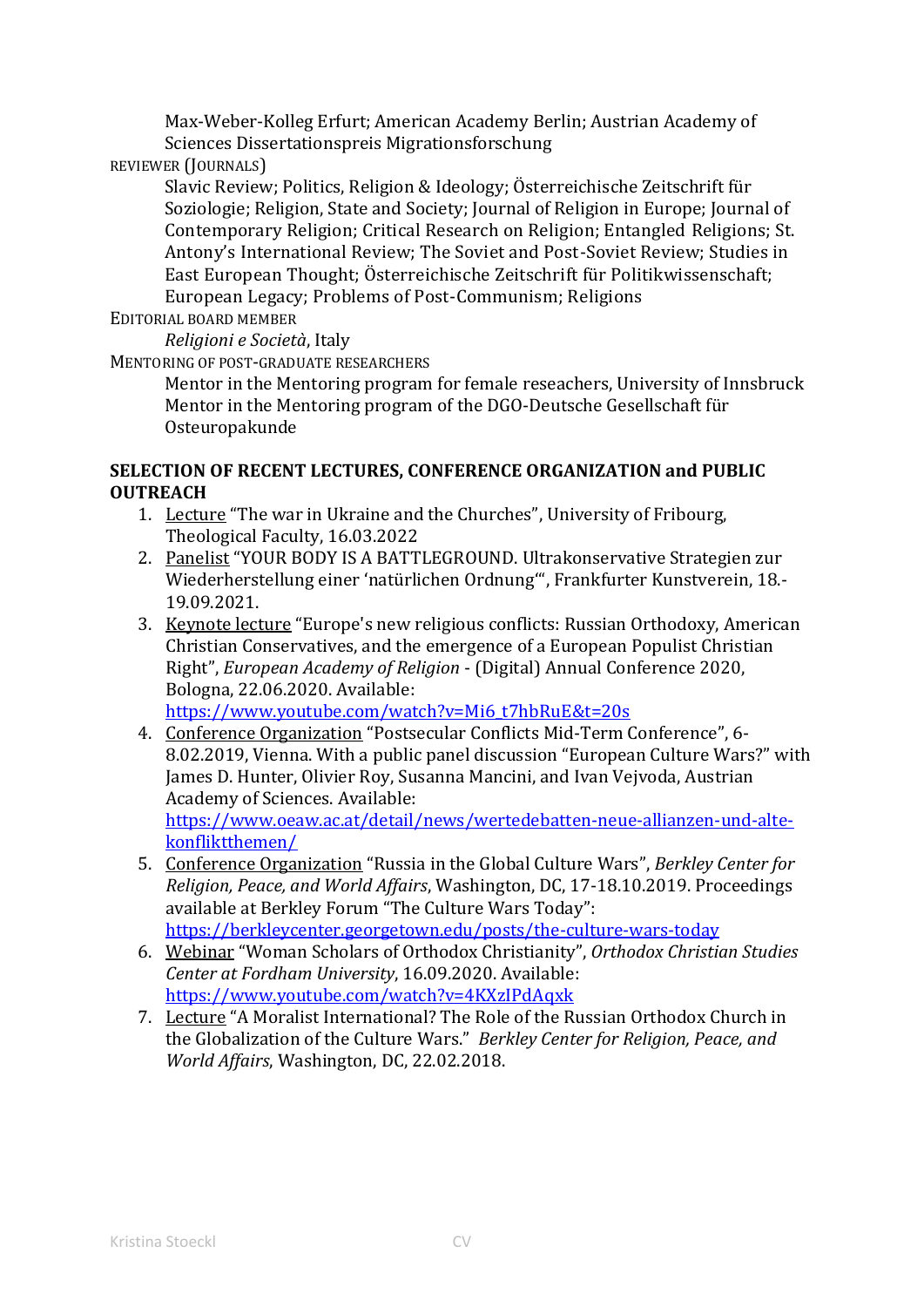# **10 MOST IMPORTANT PUBLICATIONS**

- 1. Stoeckl, Kristina/Uzlaner, Dmitry (2022): *Moralist International. Russia in the Global Culture Wars.* New York: Fordham University Press.
- 2. Stoeckl, Kristina (2020): Russian Orthodoxy and Secularism. *Brill Research Perspectives in Religion and Politics* nr. 1 vol. 2 (monographic number), 75 p. ISBN: 978-90-04-42859-1.
- 3. Stoeckl, Kristina (2014) *The Russian Orthodox Church and Human Rights.* London, New York: Routledge. ISBN: 978-0415658713. Paperback 2016, ISBN: 9781138205963.
- 4. Stoeckl, Kristina (2020): The rise of the Russian Christian Right: the case of the World Congress of Families. *Religion, State and Society*, 48/4, 222-238. DOI: 10.1080/09637494.2020.1796172.
- 5. Mourão Permoser, Julia; Stoeckl, Kristina (2020): Reframing human rights: the global network of moral conservative homeschooling activists. *Global Networks - A Journal of Transnational Affairs.* Online first, S. 1 - 22. DOI: 10.1111/glob.12299
- 6. Uzlaner, Dmitry; Stoeckl, Kristina (2019): From Pussy Riot's 'punk prayer' to 'Matilda': Orthodox believers, critique, and religious freedom in Russia. In: Journal of Contemporary Religion 34/3, S. 427 - 445. Reprinted in: Stensvold, Anne (ed.) (2020): Blasphemies Compared. Transgressive Speech in a Globalized World. London; New York [u.a.]: Routledge, 255-258. ISBN 9780367254223.
- 7. Stoeckl, Kristina; Medvedeva, Kseniya (2018): Double Bind at the UN: Western actors, Russia, and the traditionalist agenda. In: *Global Constitutionalism. Human Rights, Democracy and the Rule of Law* 7/3, S. 383 - 421.
- 8. Uzlaner, Dmitry; Stoeckl, Kristina (2018): The Legacy of Pitirim Sorokin in the transnational alliances of moral conservatives. In: *Journal of Classical Sociology* 18/2, S. 133 - 153.
- 9. Stoeckl, Kristina (2017). Political liberalism and religious claims: four blind spots, *Philosophy and Social Criticism* 44/2, 132-151. DOI: 10.1177/0191453716651665
- 10. Stoeckl, Kristina (2016) The Russian Orthodox Church as moral norm entrepreneur, *Religion, State and Society*, 44/2, 132-151, DOI: 10.1080/09637494.2016.1194010.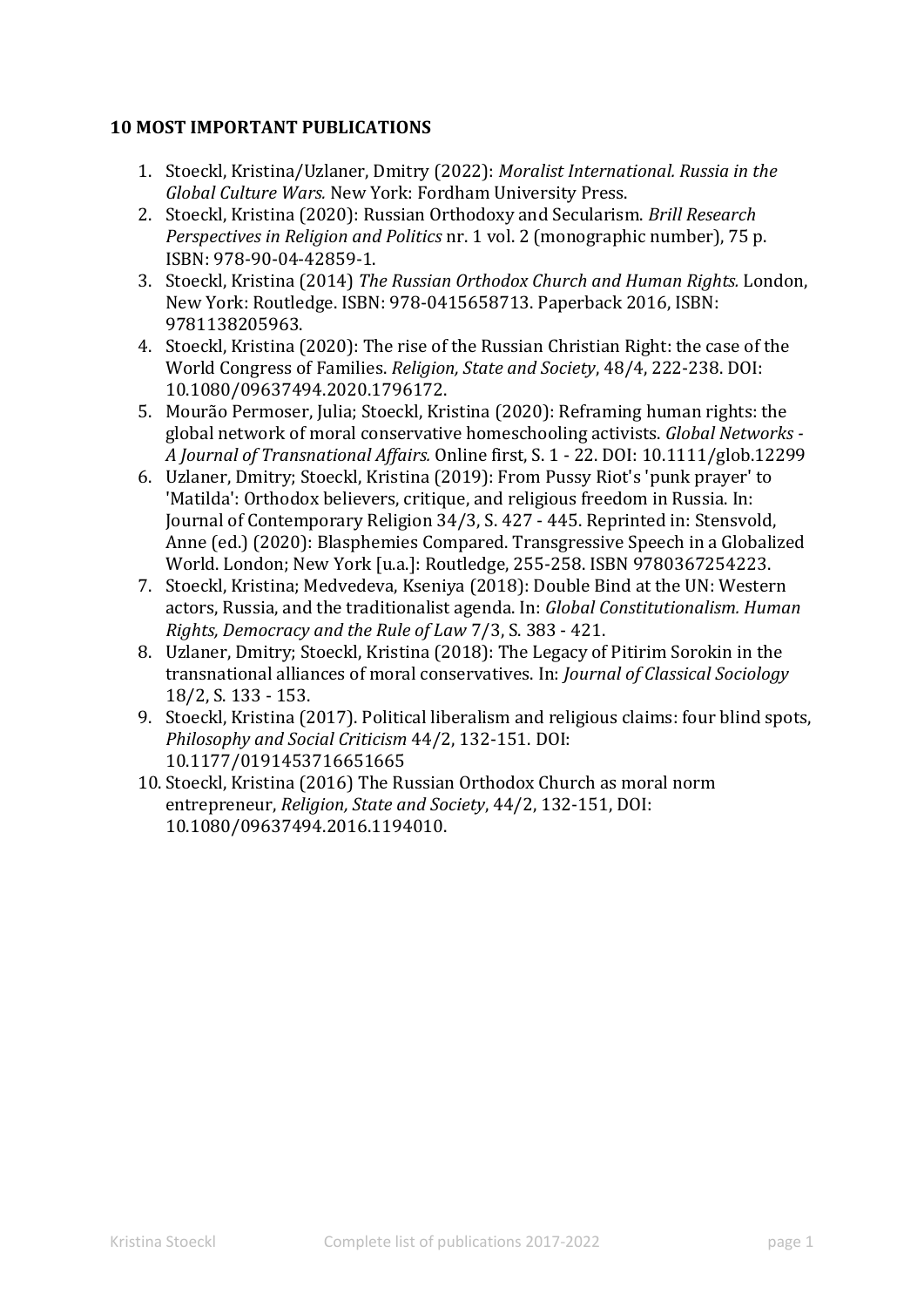**Kristina Stoeckl: Shortened list of publications of the last five years (2017-2022). A complete list of publications is available at** [http://www.kristinastoeckl.eu/wp](http://www.kristinastoeckl.eu/wp-content/uploads/2022/02/List-of-publications.pdf)[content/uploads/2022/02/List-of-publications.pdf](http://www.kristinastoeckl.eu/wp-content/uploads/2022/02/List-of-publications.pdf)

# **Books**

- 11. Stoeckl, Kristina/Uzlaner, Dmitry (2022): *Moralist International. Russia in the Global Culture Wars.* New York: Fordham University Press.
- 12. Phillip Ayoub/Stoeckl, Kristina (publication planned 2023): *The Global Resistances to SOGI Rights. Actors, Ideas, Claims.*
- 13. Stoeckl, Kristina (2020): Russian Orthodoxy and Secularism. *Brill Research Perspectives in Religion and Politics* nr. 1 vol. 2 (monographic number), 75 p. ISBN: 978-90-04-42859-1.

# **Edited books**

- 14. Stoeckl, Kristina/Uzlaner, Dmitry eds. (2020): Postsecular Conflicts. Debating tradition in Russia and the United States. Innsbruck: innsbruck university press (IUP). ISBN 978-3-903187-99-3.
- 15. Stoeckl, Kristina/Gabriel, Ingeborg/Papanikolaou, Aristotle eds. (2017) Political Theologies in Orthodox Christianity. London, New York: T&T Clark/Bloomsbury.

## **Edited special issues**

16. Stoeckl, Kristina, and Dmitry Uzlaner, eds. (2021) The Russian Orthodox Church after the post-soviet transition. *Religions*, ISSN 2077-1444 (Open Acess).

## **Articles in peer-reviewed journals**

- 17. Stoeckl, Kristina (2020): The rise of the Russian Christian Right: the case of the World Congress of Families. *Religion, State and Society*, 48/4, 222-238. DOI: 10.1080/09637494.2020.1796172.
- 18. Mourão Permoser, Julia; Stoeckl, Kristina (2020): Reframing human rights: the global network of moral conservative homeschooling activists. *Global Networks - A Journal of Transnational Affairs.* Online first, S. 1 - 22. DOI: 10.1111/glob.12299
- 19. Stoeckl, Kristina (2019) New frontiers in Russian religious philosophy: the philosophical anthropology of Sergey S. Horujy. *Russian Studies in Philosophy* (special issue on S. S. Horujy, edited by Marina Bykova), 51/1, 2-16. Print ISSN: 1061-1967 Online ISSN: 1558-0431.
- 20. Uzlaner, Dmitry; Stoeckl, Kristina (2019): From Pussy Riot's 'punk prayer' to 'Matilda': Orthodox believers, critique, and religious freedom in Russia. In: Journal of Contemporary Religion 34/3, S. 427 - 445. Reprinted in: Stensvold, Anne (ed.) (2020): Blasphemies Compared. Transgressive Speech in a Globalized World. London; New York [u.a.]: Routledge, 255-258. ISBN 9780367254223.
- 21. Stoeckl, Kristina (2018): Tri modeli tserkovno-gosudarstvennykh otnoshenij v sovremennoj Rossii [Three models of Church-State Relations in Contemporary Russia]. In: *State, Religion and Church in Russia and Worldwide / Gosudarstvo, religiia, tserkov' v Rossii i za rubezhom* 3/36, S. 219 - 246.
- 22. Stoeckl, Kristina (2018): Aktivisty vne konfessional'nykh granits: "konservativnyy ekumenizm" Vsemirnogo Kongressa Semey. In: State, Religion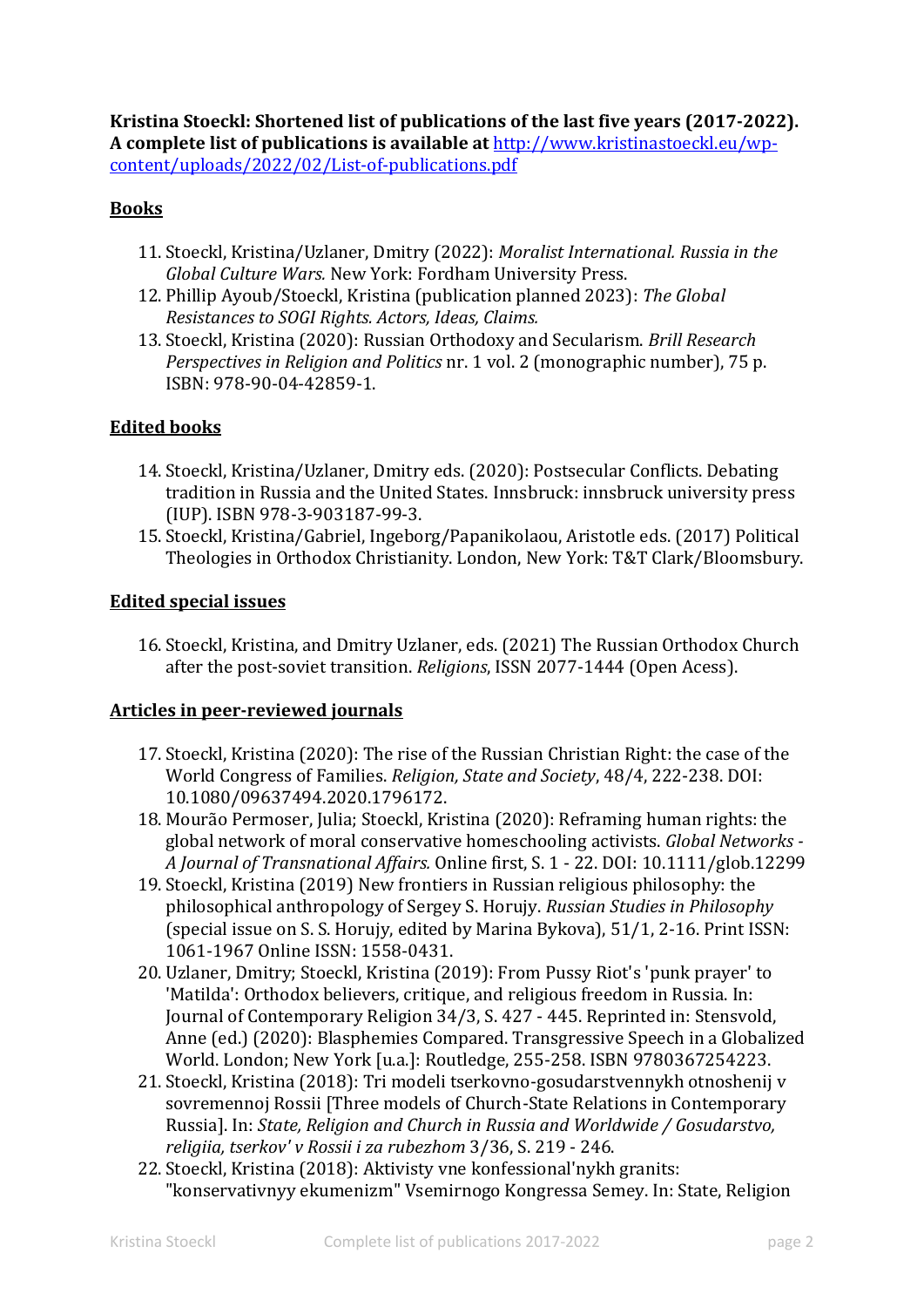and Church in Russia and Worldwide / Gosudarstvo, religiia, tserkov' v Rossii i za rubezhom 4, S. 58 - 68.

- 23. Stoeckl, Kristina; Medvedeva, Kseniya (2018): Double Bind at the UN: Western actors, Russia, and the traditionalist agenda. In: *Global Constitutionalism. Human Rights, Democracy and the Rule of Law* 7/3, S. 383 - 421.
- 24. Uzlaner, Dmitry; Stoeckl, Kristina (2018): The Legacy of Pitirim Sorokin in the transnational alliances of moral conservatives. In: *Journal of Classical Sociology* 18/2, S. 133 - 153.
- 25. Stoeckl, Kristina (2017): The Russian Orthodox Church's Conservative Crusade. In: *Current History* 116/792, S. 271.
- 26. Stoeckl, Kristina (2017). Political liberalism and religious claims: four blind spots, *Philosophy and Social Criticism* 44/2, 132-151. DOI: 10.1177/0191453716651665

27.

## **Articles in edited volumes**

- 28. Stoeckl, Kristina (2020): The Russian Orthodox Church and Neo-Nationalism. In: Höhne, Florian/Meireis, Torsten (Eds.): Religion and Neo-Nationalism in Europe. Baden-Baden: Nomos, 311-320.
- 29. Stoeckl, Kristina (2021): Konservative Netzwerke über Konfessionsgrenzen hinweg. Die "konservative Ökumene" des World Congress of Families. In: Strube, Sonja A./Perintfalvi, Rita/Hemet, Raphaela/Metze, Miriam/Sahbaz, Cicek (eds.) Anti-Genderismus in Europa. Allianzen von Rechtspopulismus und religiösem Fundamentalismus. Mobilisierung - Vernetzung - Transformation. Bielefeldt: Transcript-Verlag, 217-118.
- 30. Stoeckl, Kristina (2020): Three Models of Church-State Relations in Contemporary Russia. In: Mancini, Susanna: Constitutions and Religion. Cheltenham: Edward Elgar, 237-252. ISBN 978 1 78643 928 4,.
- 31. Stoeckl, Kristina (2020): Introduction: What are Postsecular Conflicts? In: Stoeckl, Kristina; Uzlaner, Dmitry: Postsecular Conflicts. Debating tradition in Russia and the United States. Innsbruck: innsbruck university press (IUP), ISBN 978-3-903187-99-3, S. 7 - 23.
- 32. Stoeckl, Kristina; Uzlaner, Dmitry (2019): The Russian Postsecular. In: Schneider, Christoph: Theology and Philosophy in Eastern Orthodoxy: Essays on Orthodox Christianity and Contemporary Thought. Eugene, OR: Wipf & Stock Publishers, ISBN 9781608994212, S. 32 - 52.
- 33. Stoeckl, Kristina; Uzlaner, Dmitry (2018): Four Genealogies of the Postsecular. In: Justin Beaumont (ed.) Routledge Handbook on Postecularity. London: Routledge, 269-279. ISBN: 9781138234147
- 34. Stoeckl, Kristina; Medvedeva, Kseniya (2019): Menschenrechte unter Druck: Russland als Verteidiger 'traditioneller Werte' vor den Vereinten Nationen. In: Ganner, Michael; Voithofer, Caroline: Rechtstatsachenforschung. Tagungsband 2018. Innsbruck: innsbruck university press (IUP) (= Innsbrucker Beiträge zur Rechtstatsachenforschung, 10), ISBN 978-3-903187-65-8, S. 93 - 104.
- 35. Mancini, Susanna; Stoeckl, Kristina (2018): Transatlantic conversations: the emergence of society-protective anti-abortion arguments in the United States, Europe and Russia. In: Mancini, Susanna; Rosenfeld, Michel: *The Conscience Wars. Rethinking the Balance between Religion and Equality.* Cambridge: Cambridge University Press, 220-257. ISBN 9781107173309.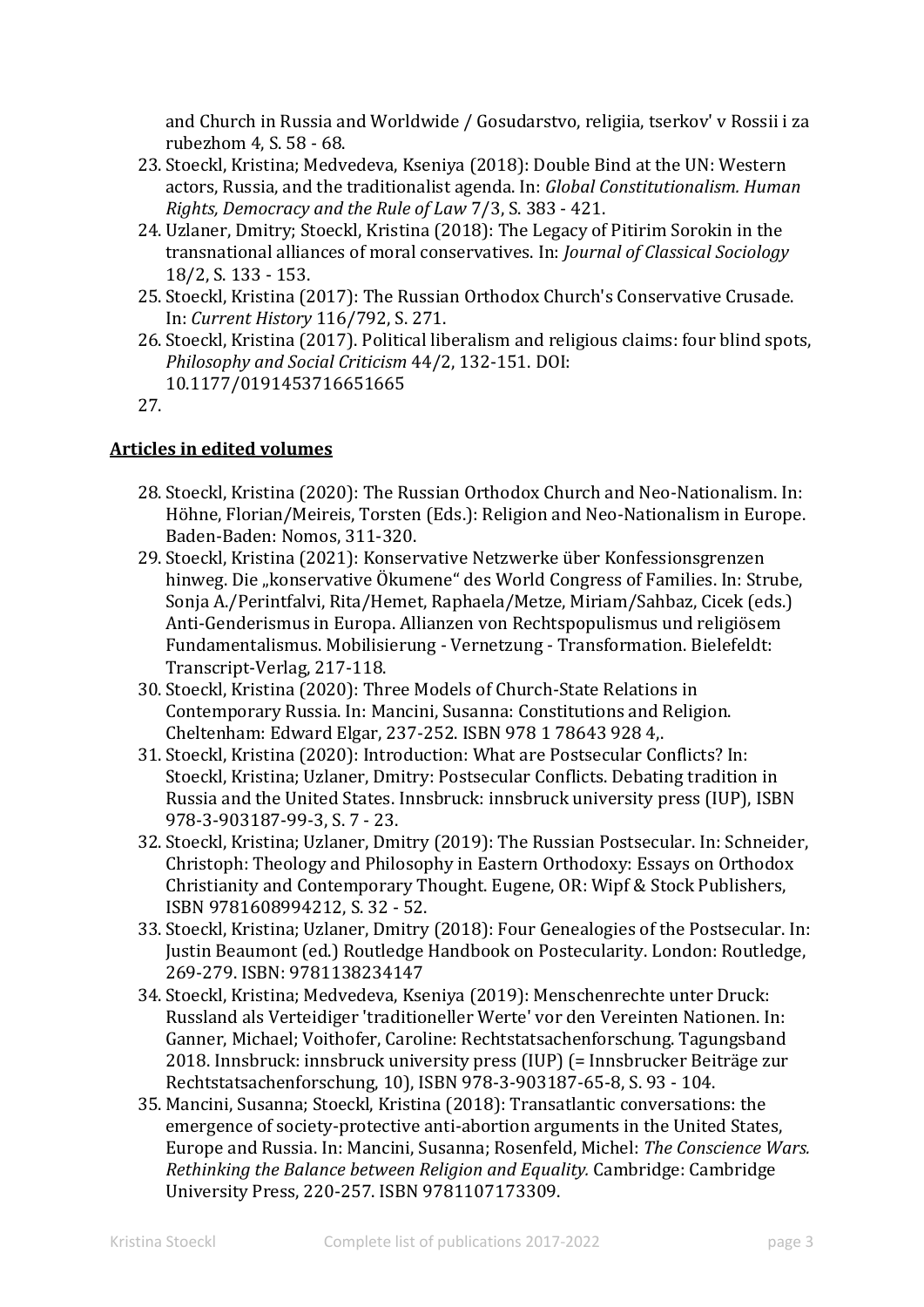- 36. Stoeckl, Kristina (2018): Religion in der Öffentlichkeit zwei Modelle, zwei Versuchungen. In: Dürnberger, Martin: Öffentlichkeiten. Innsbruck, Wien: Tyrolia (= Salzburger Hochschulwochen), ISBN 978-3-7022-3653-3, S. 125-151.
- 37. Stoeckl, Kristina (2017): Il ruolo della Chiesa Ortodossa Russia nell'ambito della dottrina dei diritti umani. In: Macrì, Gianfranco; Annicchino, Pasquale: Diritto, religione e politica nell'arena internazionale. Soveria Mannelli: Rubbettino Editore, ISBN 978-8-849-85053-6, S. 107-118.
- 38. Stoeckl, Kristina (2017) "Modernity and Political Theologies", Political Theologies in Orthodox Christianity, edited by Ingeborg Gabriel, Aristotle Papanikolaou and Kristina Stoeckl. London, New York: T&T Clark/Bloomsbury, 15-24.

# **Encyclopedia articles**

- 39. Stoeckl, Kristina (2020): Human Rights. In: Ritzer, George (Hrsg.): *The Blackwell Encyclopedia of Sociology.* Oxford [u.a.]: Blackwell Publishing, ISBN 1-4051-2433- 4.
- 40. Stoeckl, Kristina (2018) "Jean Luc Nancy, Dekonstruktion des Christentums", *Religionsphilosophie und Religionskritik – ein Handbuch*, hrsg. von Michael Kühnlein. Berlin: Suhrkamp Verlag, 874-885. ISBN: 978-3-518-29740-7.

#### **Working papers, policy-papers, conference-reports and short articles**

- 41. Stoeckl, Kristina with Claudio Paravati (2021). Dossier "I conflitti post-secolari nelle società moderne", a special issue of *Confronti. Religione, Politica e Società*, XI/2021 (Novembre).
- 42. Stoeckl, Kristina (2021) The COVID-10 Pandemic strengthens Church and Political Elite, Weakens Russian Society. In: *Berkley Center for Religion, Peace & World Affairs Forum*. 19 August 2021. [https://berkleycenter.georgetown.edu/responses/the-covid-19-pandemic](https://berkleycenter.georgetown.edu/responses/the-covid-19-pandemic-strengthens-church-and-political-elite-weakens-russian-society)[strengthens-church-and-political-elite-weakens-russian-society](https://berkleycenter.georgetown.edu/responses/the-covid-19-pandemic-strengthens-church-and-political-elite-weakens-russian-society)
- 43. Stoeckl, Kristina (2020): The End of Post-Soviet Religion. In: Public Orthodoxy, 20 July 2020, [https://publicorthodoxy.org/2020/07/20/the-end-of-post-soviet](https://publicorthodoxy.org/2020/07/20/the-end-of-post-soviet-religion/)[religion/](https://publicorthodoxy.org/2020/07/20/the-end-of-post-soviet-religion/)
- 44. Stoeckl, Kristina (2019): The Shifting Coordinates of the Conservative Worldview. In: *Berkley Center for Religion, Peace & World Affairs Forum*. 18 December 2019. [https://berkleycenter.georgetown.edu/responses/the-shifting-coordinates-of](https://berkleycenter.georgetown.edu/responses/the-shifting-coordinates-of-the-conservative-worldview)[the-conservative-worldview](https://berkleycenter.georgetown.edu/responses/the-shifting-coordinates-of-the-conservative-worldview)
- 45. Stoeckl, Kristina (2019): The European Culture Wars. Spotlight 13/2019 (3 April 2019) In: *ZOiS – Center for East European and International Studies*, Berlin: [https://en.zois-berlin.de/publications/zois-spotlight-2019/the-european](https://en.zois-berlin.de/publications/zois-spotlight-2019/the-european-culture-wars/)[culture-wars/](https://en.zois-berlin.de/publications/zois-spotlight-2019/the-european-culture-wars/)
- 46. Stoeckl, Kristina (2018): Ökumene 2.0 zwischen Ökumene und Anti-Ökumene. Einleitung zur Schwerpunktausgabe "Ökumene 2.0". In: *Religion und Gesellschaft in Ost und West* 10, S. 5 – 6.
- 47. Stoeckl, Kristina (2018): Putins Werk und Kirills Beitrag. In: *Publik-Forum - Zeitschrift kritischer Christen* 20, S. 26 - 28.